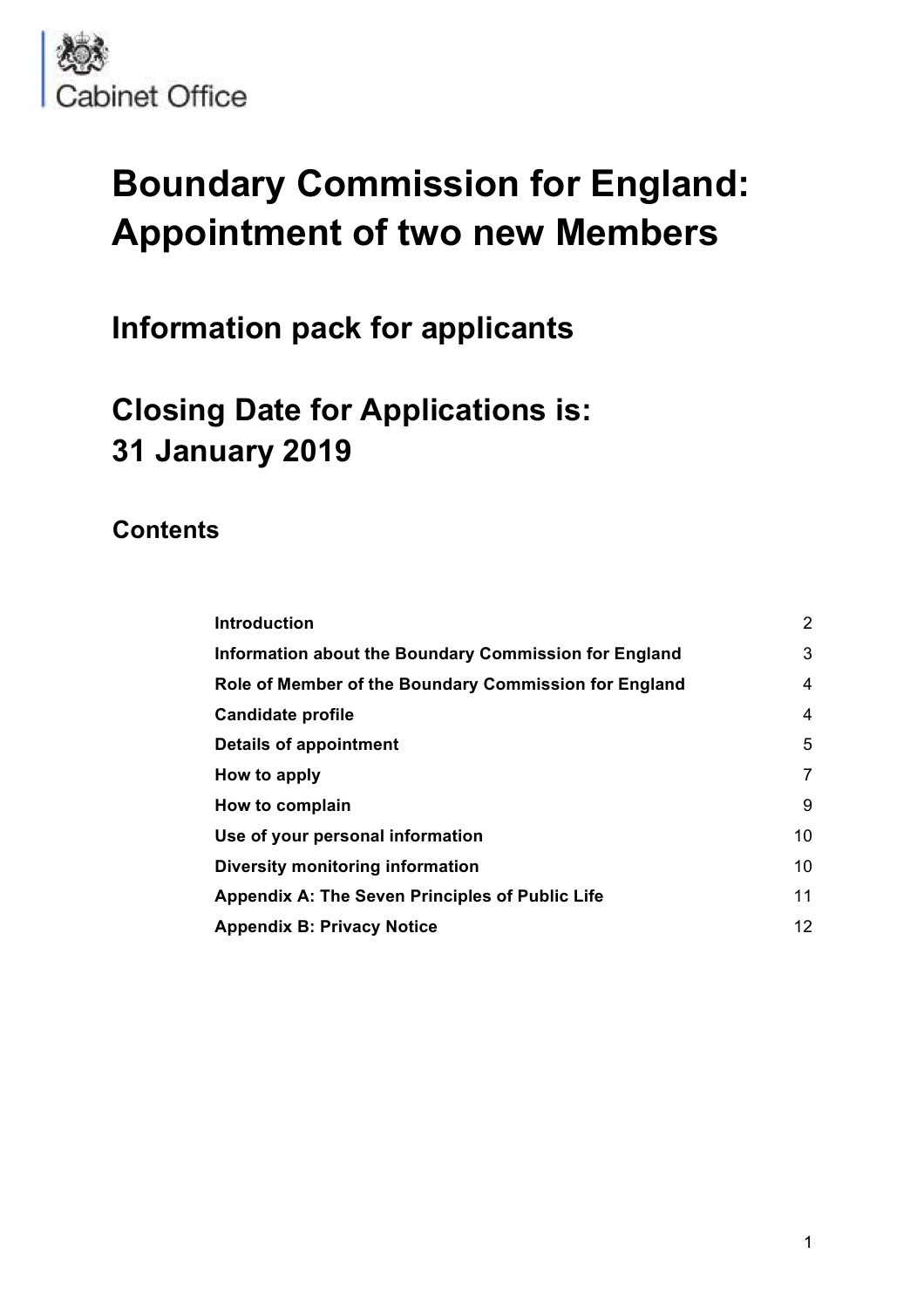

### **Introduction**

Dear Candidate,

Thank you for your interest in becoming a Member of the Boundary Commission for England.

You may already have some idea about the important work of the Boundary Commission for England and the following pages will tell you more about the purpose of the Boundary Commission for England and the nature of the Member's role.

The Boundary Commission for England is an independent body that has the important function of reviewing the boundaries of UK Parliamentary constituencies in England.

We are now looking for two new Members with the necessary skills for the role.

I do hope you will consider applying for this important position.

Peter Lee, Head of Constitution Group, Cabinet Office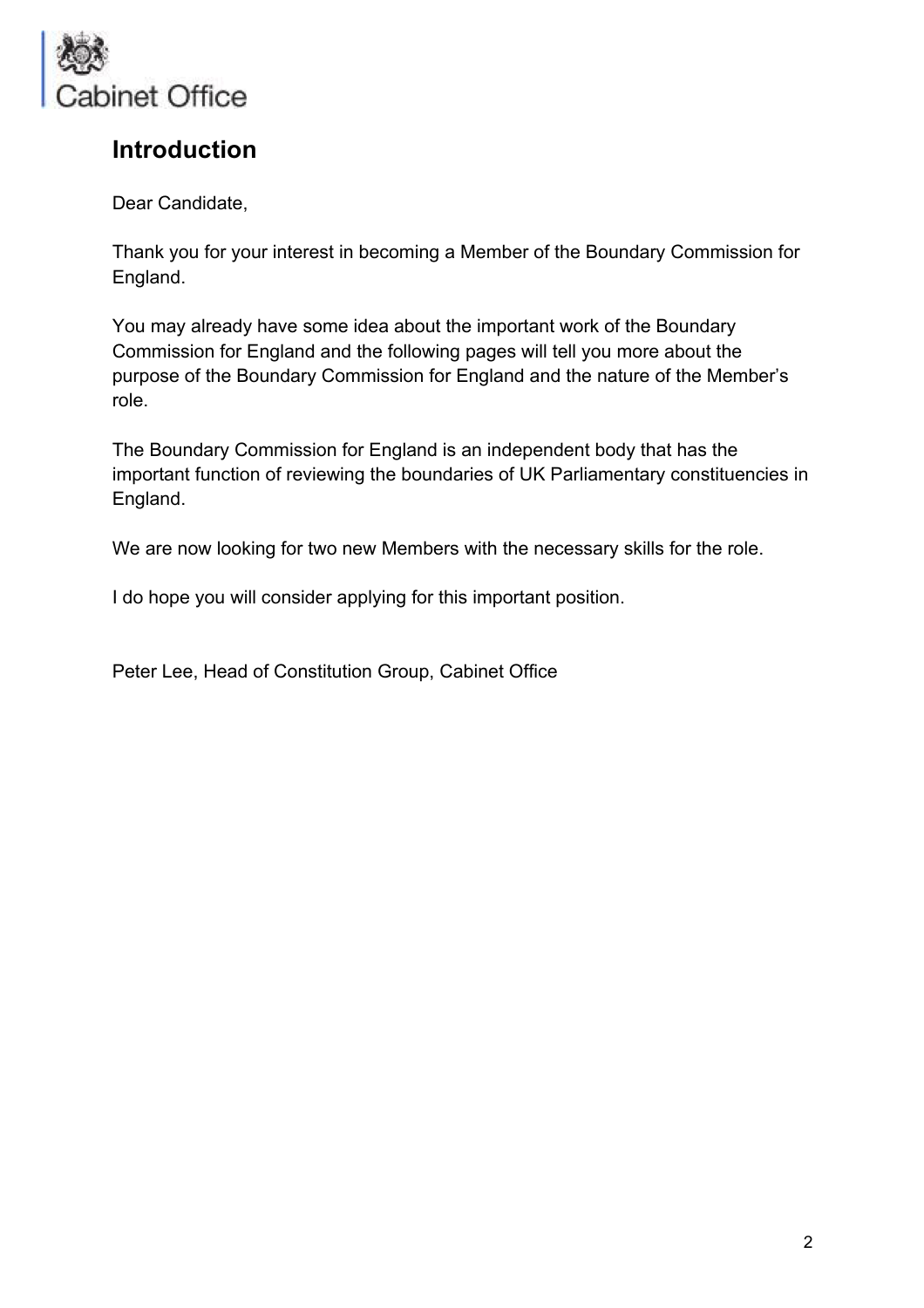

### **Information about the Boundary Commission for England**

The Boundary Commission for England is one of four Parliamentary boundary commissions, covering each part of the United Kingdom, first established by the House of Commons (Redistribution of Seats) Act 1944. Each commission is independent of Government, and each has completed six general reviews of parliamentary constituency boundaries since it was established.

The Boundary Commission for England operates under the Parliamentary Constituencies Act 1986 which, as amended by the Boundary Commissions Act 1992 and the Parliamentary Voting System and Constituencies Act 2011, requires all four Commissions to keep parliamentary constituencies under review by conducting a review of all the constituencies in their area every five years.

The Chair of the Commission is the Speaker of the House of Commons, but by convention he or she does not participate in the conduct of boundary reviews or formulation of the Commission's recommendations.

The Deputy Chair therefore leads the Boundary Commission for England in its work. The Deputy Chair must be a serving Judge of the High Court, and is appointed by the Lord Chancellor. The Deputy Chair is supported by two other Members, whose appointments are made by the Minister for the Cabinet Office.

The Boundary Commission for England is supported by a small team of civil servants provided by the Cabinet Office and led by the Secretary to the Commission.

The Boundary Commission for England has recently completed its work in the 2018 Boundary Review and submitted its final recommendations to the Minister for the Cabinet Office in September 2018. Under the Parliamentary Constituencies Act 1986, boundary reviews are held every five years and the Boundary Commission for England must therefore carry out a fresh boundary review and submit its final recommendations to the Minister for the Cabinet Office before 1 October 2023. It is expected that this review will formally begin during the course of 2021 though the Commission will carry out preparatory work for the review before it is formally launched.

Further information about the Boundary Commission for England can be obtained from the Boundary Commission for England's website, at: http://boundarycommissionforengland.independent.gov.uk/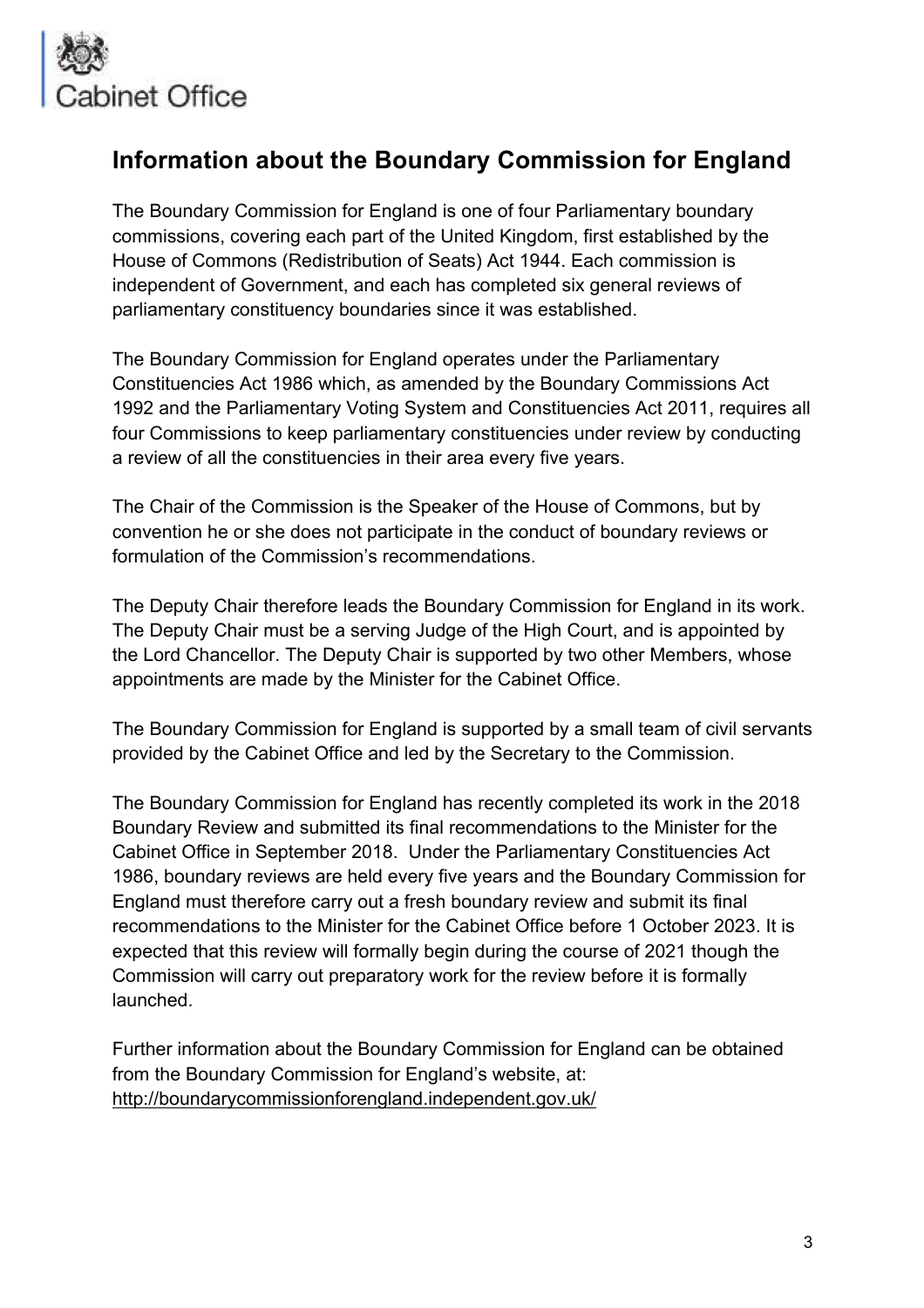

### **Role of Member of the Boundary Commission for England**

The role of Member will involve:

- Attending meetings of the Boundary Commission for England.
- Undertaking visits to areas as part of the review process, as required.
- Formulating proposals according to the remit of the legislation governing the Boundary Commission for England.
- Following "the Seven Principles of Public Life" set out by the Committee on Standards in Public Life.
- Complying with the *Code of Conduct for Board Members of Public Bodies*, and ensure they understand their duties, rights and responsibilities and that they are familiar with the function and role of the Boundary Commission for England.

### **Candidate profile**

We are recruiting for two Member posts.

**Post 1:** it is highly desirable for candidates to have professional legal experience, ideally in a local government, planning or public administration context. Appointment code: BCEAP2019-01

**Post 2:** it is desirable for candidates to have a background in a local government, planning or public administration context. Appointment code: BCEAP2019-02

*Skills/experience required for both posts*

The successful candidate will need to demonstrate the following competencies. You will:

- Be able to take an independent, evenly balanced view and demonstrate political neutrality.
- Be able to analyse and evaluate information effectively and come to a reasoned conclusion.
- Be able to work successfully in a small team.
- Be skilled in communication and negotiation.
- Have a good knowledge of the different tiers of government in England and the services they provide.
- Have a clear understanding of and commitment to "the Seven Principles of Public Life".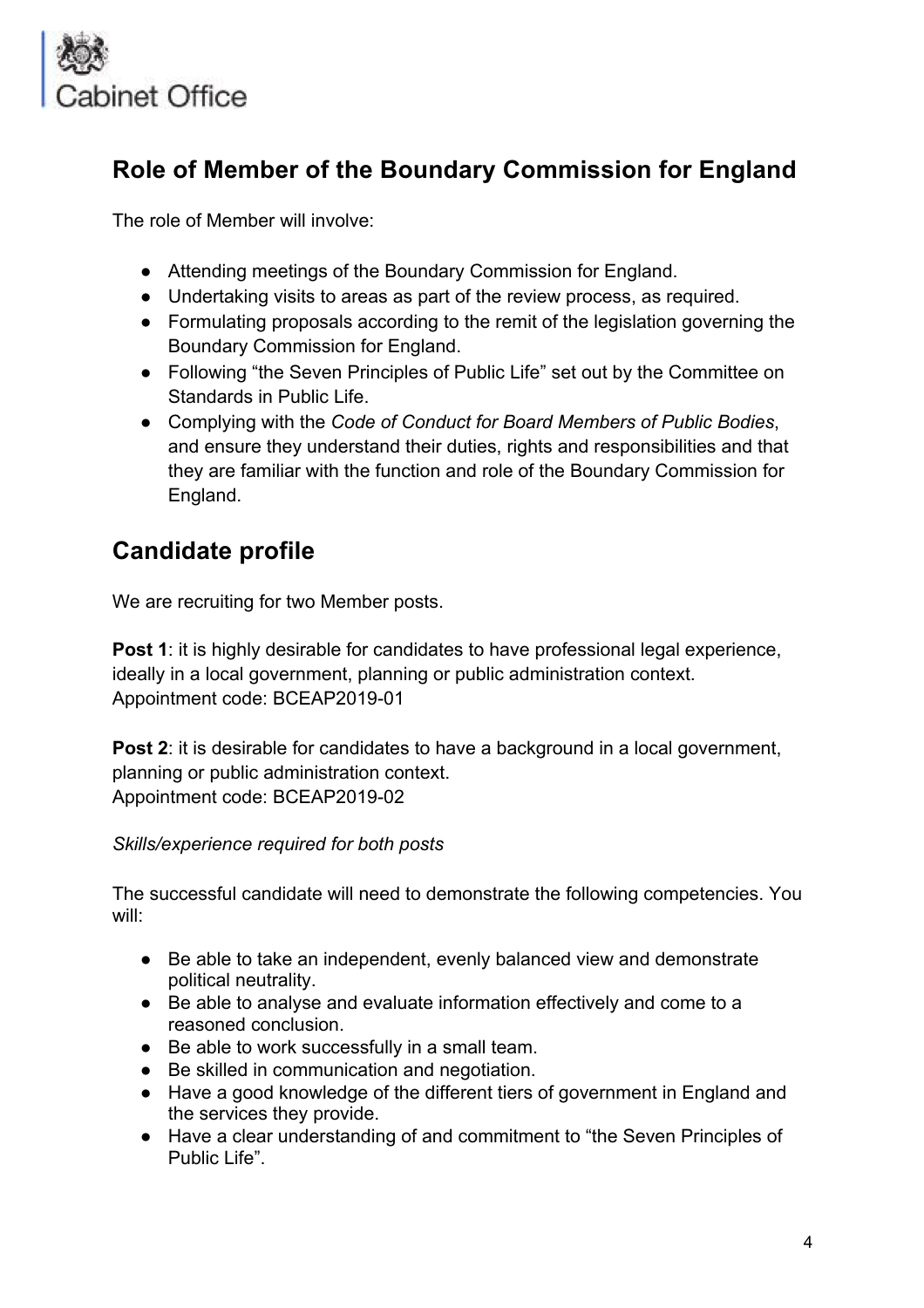

#### **Eligibility**

Applicants should consider whether any other roles they hold - or political associations they have - might present a conflict of interest when working in a context that is particularly sensitive politically.

In accordance with the *Governance Code on Public Appointments*, all applicants are asked to complete a conflict of interest form that includes a declaration about any political activity in the past five years. The questions do not ask for personal or private information such as voting preferences, but prospective applicants should consider carefully any association they may have had with a political party, and whether that would be compatible with the critical political independence of the Boundary Commission for England.

### **Details of appointment**

#### **Remuneration and allowances**

The Boundary Commission for England Member will receive remuneration of £505.50 per full day worked and pro rata per half day.

Remuneration is subject to deductions of Income Tax and National Insurance at source under the PAYE system. The role is not pensionable. Further detail on this will be given to successful candidates.

The Member can claim for reasonable travel and subsistence expenses necessarily incurred while performing their duties at rates set centrally by Cabinet Office.

#### **Appointment and tenure of office**

The Boundary Commission for England Member is appointed by the Minister for a term of five years with the possibility of reappointment for a further period, subject to satisfactory performance.

Further information about resignation and termination of appointment will be provided to the successful applicant on appointment.

It should be noted that each post is a public appointment, not a job. Such appointments are not normally subject to provisions of employment law.

Successful candidates will be required to take up the position on **1 July 2019**.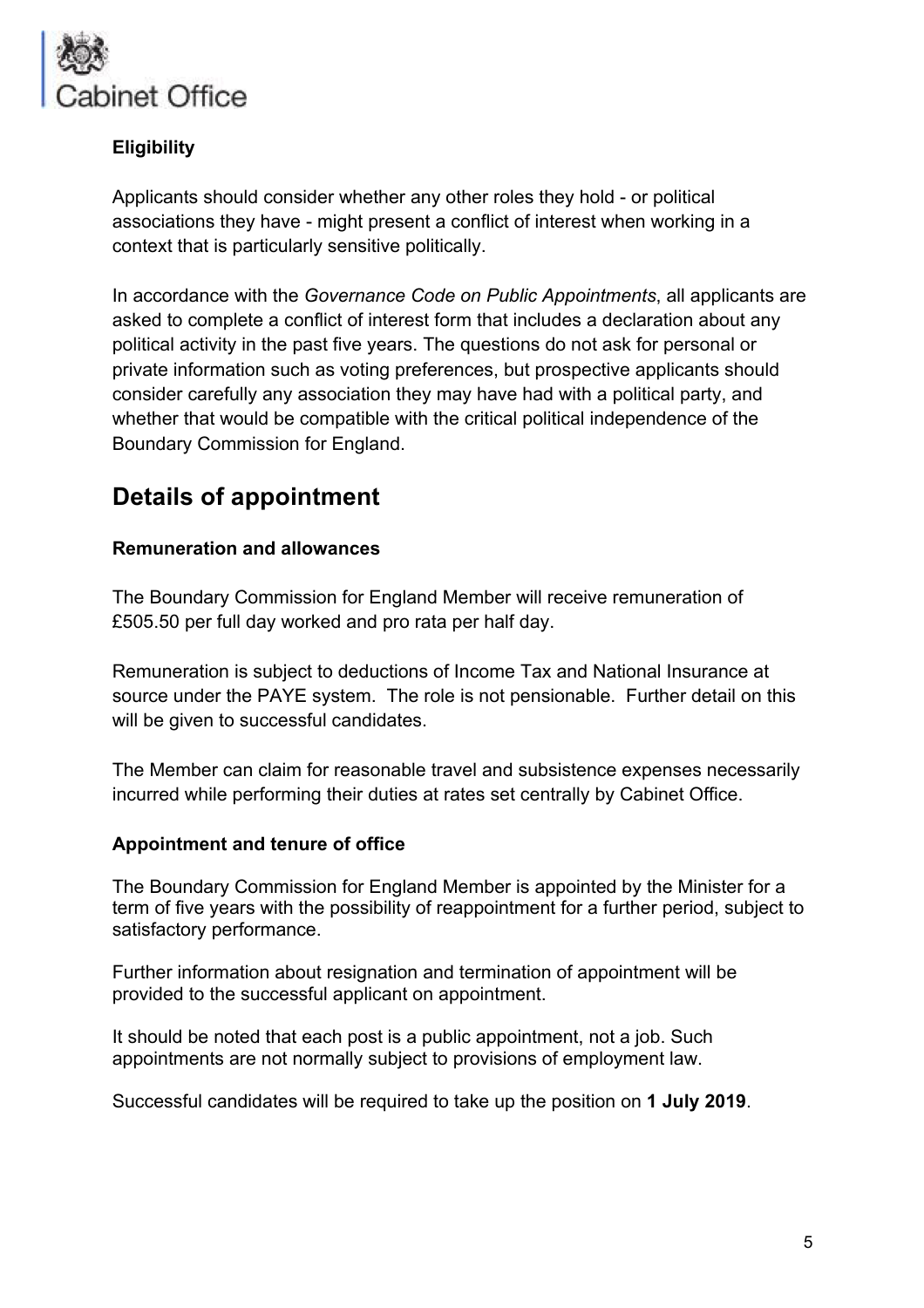

#### **Time Commitment**

These are part-time appointments. It is anticipated that Members will be expected to commit to around 3 to 4 days a year during periods outside of Boundary Reviews, and around 12 to 15 days a year during Boundary Reviews.

The office of the Boundary Commission for England is located in London, and consists of a small team led by the Secretary to the Boundary Commission, who support the Commission in its activities.

#### **Diversity and equality of opportunity**

These appointments will be made in line with the *Governance Code on Public Appointments* based on merit, after an open and fair process. The Cabinet Office is committed to providing equal opportunities for all, irrespective of race, age, disability, gender, marital status, religion, sexual orientation and transgender. We recognise flexible working practices.

More information about the *Governance Code on Public Appointments* is available at: https://publicappointmentscommissioner.independent.gov.uk/regulatingappointments/governance-code/

#### **Standards in public life**

You will be expected to demonstrate high standards of corporate and personal conduct. Candidates will be expected to abide by "the Seven Principles of Public Life" set out by the Committee on Standards in Public Life (see **Appendix A**).

The successful candidates will need to declare any conflicts of interests that arise in the course of the Boundary Commission's business.

#### **Termination of appointments**

Appointments may be terminated prior to the conclusion of the period of appointment if the Minister is satisfied that the Member is unable, unwilling or unfit to perform the functions of the office.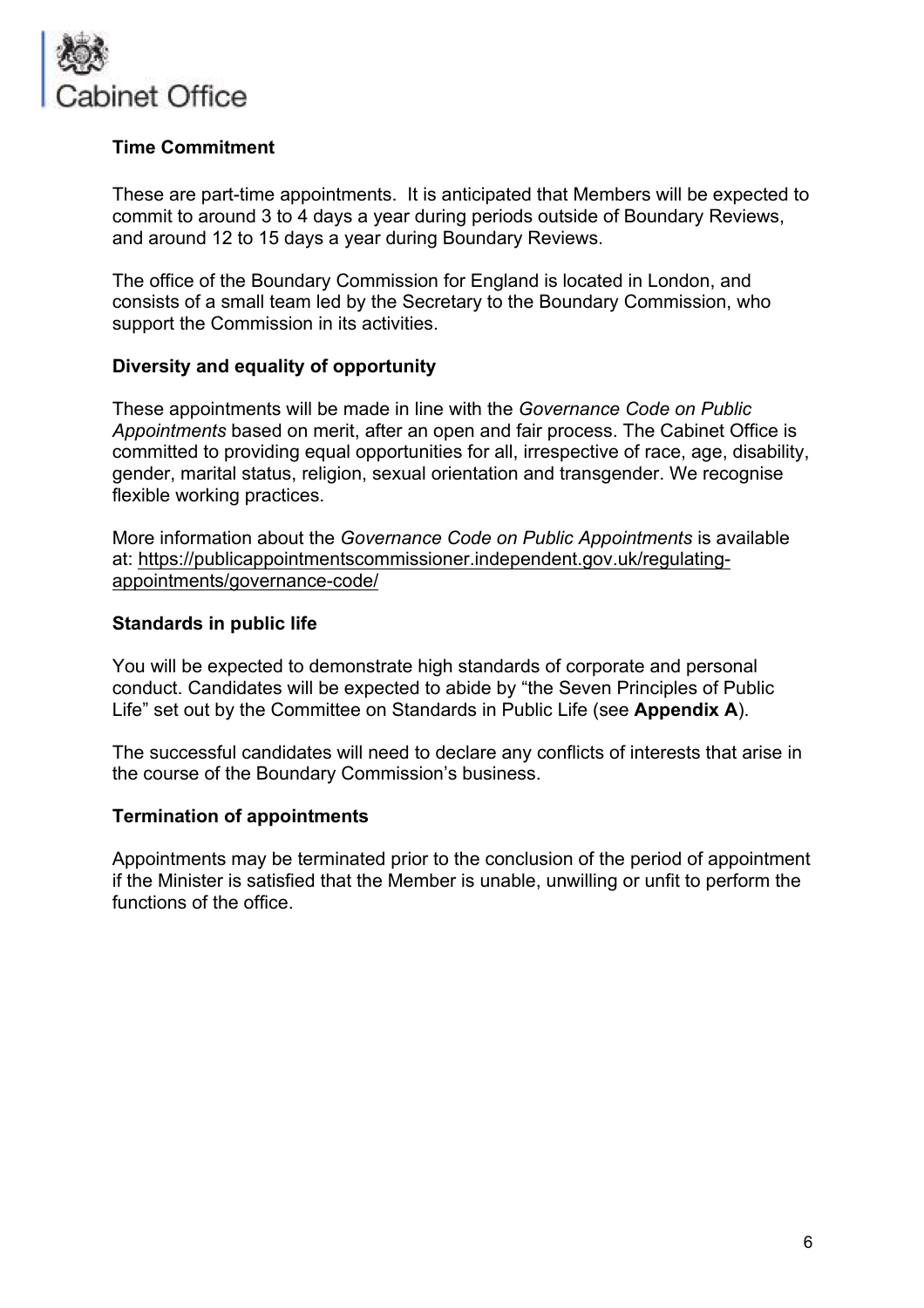

### **How to apply**

If you wish to apply for either post, please supply the following:

- i) a CV (maximum 2 pages of A4) setting out your career and employment history, including details of any professional qualifications you hold - please also provide your preferred contact number and email address;
- ii) a covering letter (maximum 2 pages of A4) which demonstrates that you meet the requirements for the post that you are applying for and the skills required as set out in the candidate profile;
- iii) diversity monitoring form;
- iv) conflict of interest form;
- v) Guaranteed Interview Scheme form **(if applicable).**

You will need to quote the appointment code for the post you are applying for in your covering letter. Please submit your application via one of the following methods **by 5pm on Thursday 31 January 2019:**

Email: bcememberappointments@cabinetoffice.gov.uk

Post: Peter Richardson Cabinet Office 4th Floor, 1 Horse Guards Road London SW1A 2HQ

If you have specific requirements during the completion of your application, please contact: Peter Richardson or Sommer Bristo at: Email: bcememberappointments@cabinetoffice.gov.uk Tel: 0207 271 0888 to discuss them.

#### **Guaranteed Interview Scheme**

Cabinet Office operates a Guaranteed Interview Scheme (GIS) for disabled people. The Equality Act 2010 defines a person as disabled if they have a physical or mental impairment and the impairment has a substantial and long-term adverse effect on their ability to carry out normal day-to-day activities. Under the GIS, a disabled candidate will be selected for interview if they meet the minimum criteria for the role decided by the selection panel at sift. To ensure fairness, the panel will not be informed of who has applied under the GIS until they have set the minimum criteria at the start of the sift meeting. If you wish to be considered under the scheme, please complete the GIS form and send it with your application.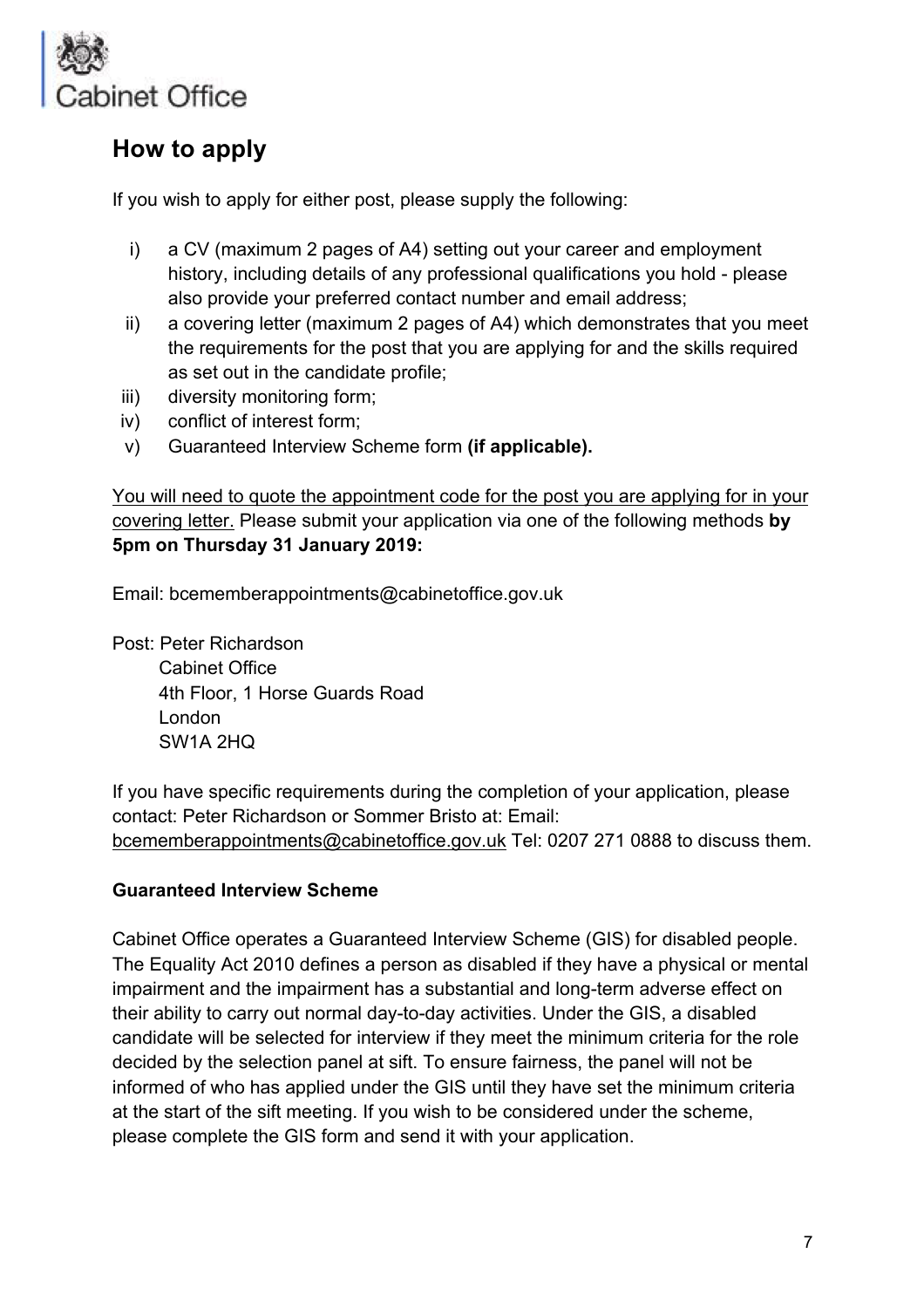

#### **Once we have received your application:**

- Once we have received your application we will acknowledge receipt of it (by email if provided). We will process your application as quickly as possible and will keep you informed at key stages.
- Your application will be assessed against your written CV and covering letter for the post. **Please ensure that you provide written evidence in your covering letter that demonstrates how you meet the specified criteria. Submitting a CV alone will not be sufficient.**
- At the short-list meeting, the panel will decide which candidates will be invited for interview, taking account of the evidence provided by the candidates. **You will be advised of the outcome of your application by email as soon as possible. If successful, you will be invited to an interview in central London, expected to be in the week commencing 18 March 2019.**
- If your application is unsuccessful and you would like feedback, please write to the email or postal address above.
- If you have a complaint about the way your application has been handled at any stage, please see the section on "How to complain" below.

#### **Timeline**

The recruitment timetable is as follows:

- Closing date for applications is 5pm on Thursday 31 January 2019.
- Short-list meeting to be held in early February 2019.
- Interviews are expected to be held in the week commencing 18 March 2019.

#### **Selection and interview panel**

The selection and interview panel will comprise a senior official from the Cabinet Office, who will chair the panel, a representative from the Boundary Commission for England and an independent panel member, as follows:

Peter Lee, Head of Constitution Group, Cabinet Office Sir Andrew Nicol, Deputy Chair of the Boundary Commission for England Colleen Harris, Independent Panel Member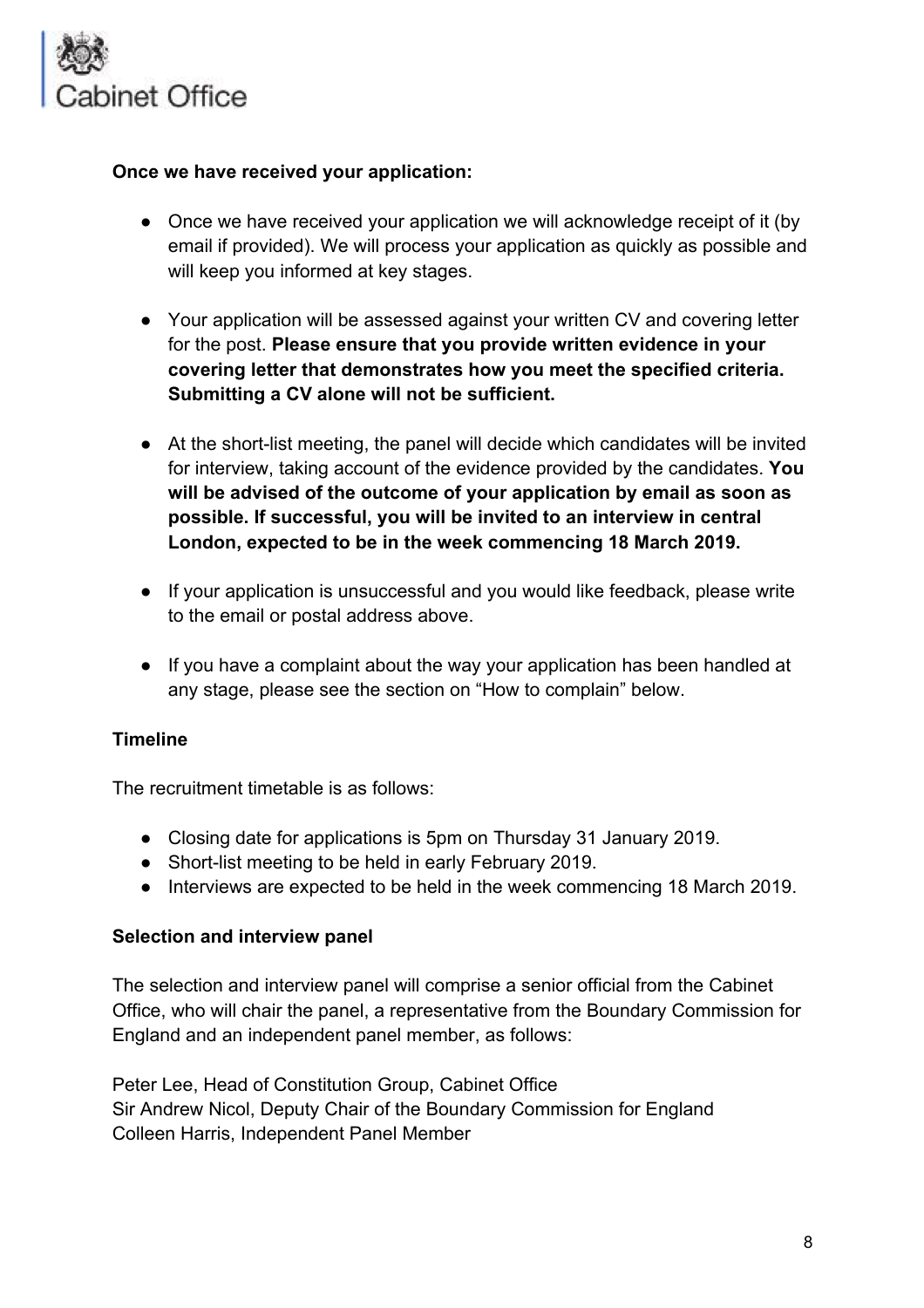

References will be requested in advance of the interview and candidates will be asked to give a brief presentation (further information will be provided in the invitation to interview).

#### **The Commissioner for Public Appointments**

These appointments are subject to regulation by the Commissioner for Public Appointments, the Rt Hon Peter Riddell CBE and his office.

The role of the Commissioner for Public Appointments is to regulate Ministerial appointments to the boards of public bodies and statutory offices to ensure that selection of appointable candidates is on the basis of merit after a fair and open process.

### **How to complain**

If you are unhappy with the way your application has been handled, please contact, in the first instance: bcememberappointments@cabinetoffice.gov.uk. We will reply to your complaint within 20 working days.

If, after receiving our response you are still not satisfied, you may contact the Commissioner for Public Appointments:

The Commissioner for Public Appointments G/7 1 Horse Guards Road London SW1A 2HQ

Tel: 0207 271 0849

The Commissioner for Public Appointments regulates and monitors appointments to public bodies to ensure procedures are fair.

Information about the Commissioner's policy and manner in which complaints are investigated is set out in the Commissioner's leaflet *Your Guide to Making a Complaint about a Public Appointments Process*. This and more information about the role of the Commissioner is available from the following website: https://publicappointmentscommissioner.independent.gov.uk/.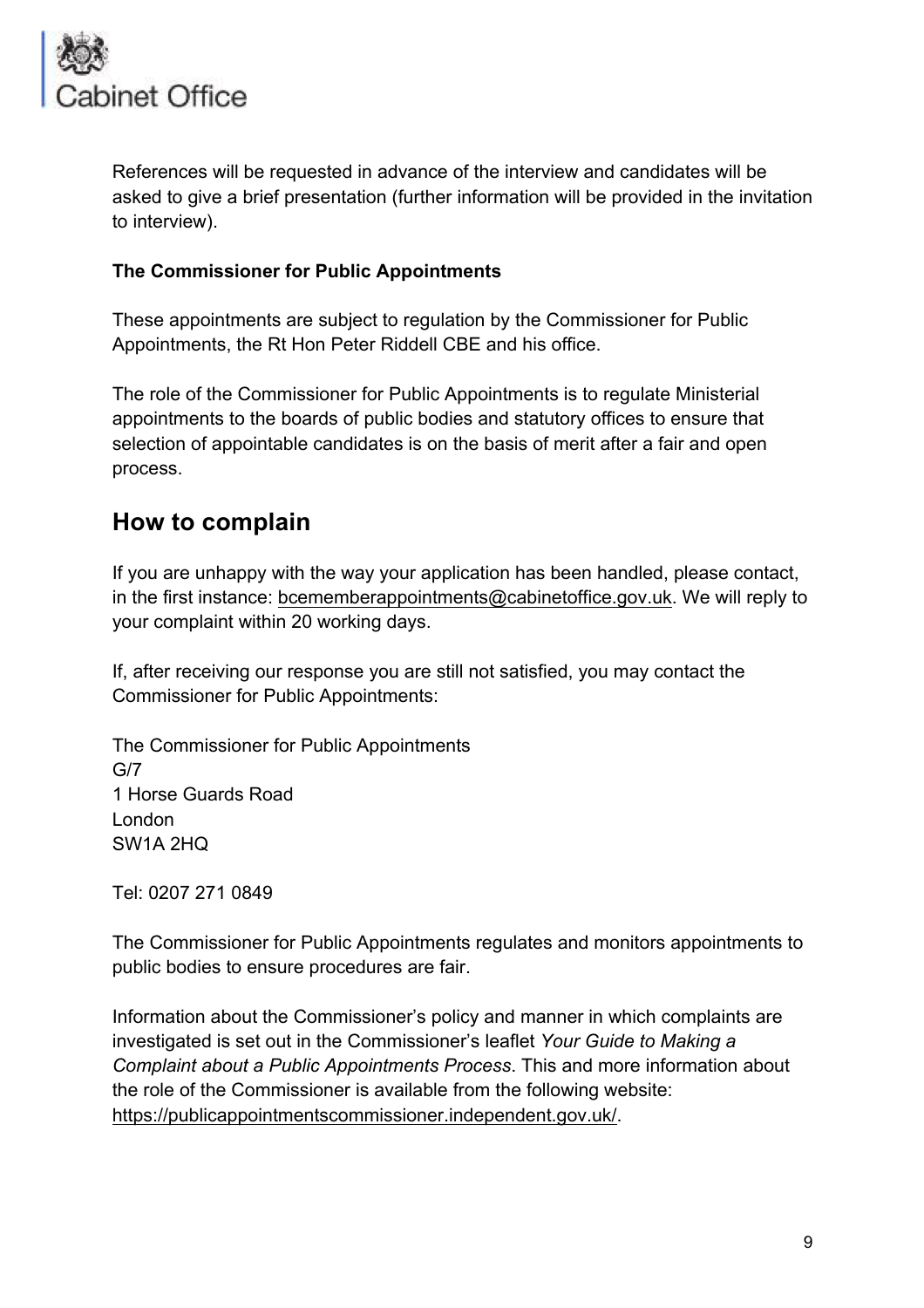

### **Use of your personal information**

Cabinet Office is committed to protecting the privacy and security of your personal information and does so in accordance with data protection law including the General Data Protection Regulation (GDPR). All the information you provide will be used to proceed with the public appointments listed in this information pack, and in the case of diversity monitoring information it may be anonymised and used solely for monitoring purposes. The way we collect and use personal information about you is described in a privacy notice. This notice is set out at **Appendix B**.

### **Diversity monitoring information**

The information you provide on the diversity monitoring form is not used in the selection process. The form will be removed on receipt and is not seen by the panel assessing your application. We use this information to monitor the diversity of candidates we attract and those we appoint.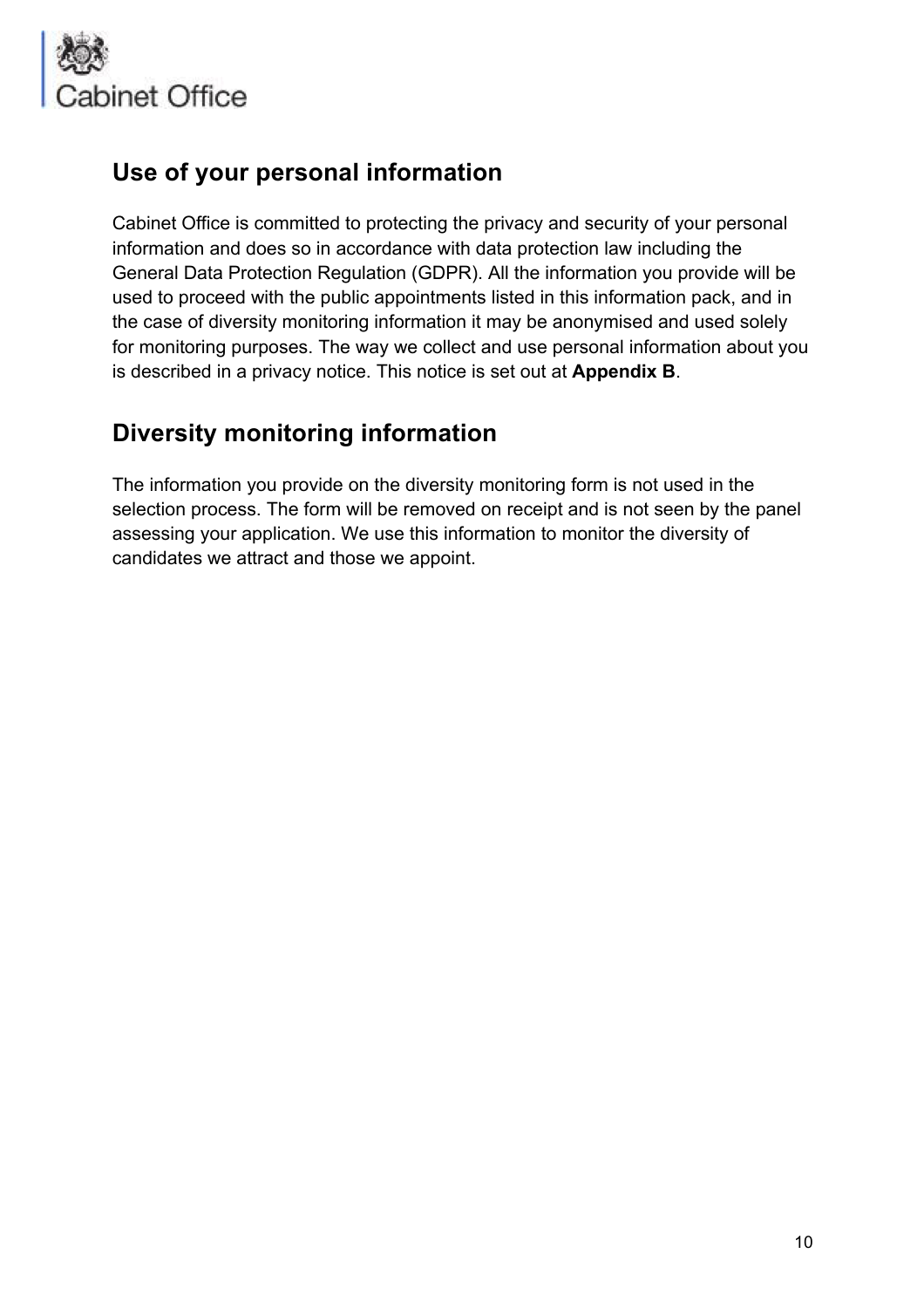

### **Appendix A: The Seven Principles of Public Life**

All candidates for public appointments are expected to demonstrate a commitment to, and an understanding of, the value and importance of the principles of public service. The seven principles of public life are:

**Selflessness:** Holders of public office should act solely in terms of the public interest.

**Integrity:** Holders of public office must avoid placing themselves under any obligation to people or organisations that might try inappropriately to influence them in their work. They should not act or take decisions in order to gain financial or other material benefits for themselves, their family, or their friends. They must declare and resolve any interests and relationships.

**Objectivity:** Holders of public office must act and take decisions impartially, fairly and on merit, using the best evidence and without discrimination or bias.

**Accountability:** Holders of public office are accountable to the public for their decisions and actions and must submit themselves to the scrutiny necessary to ensure this.

**Openness:** Holders of public office should act and take decisions in an open and transparent manner. Information should not be withheld from the public unless there are clear and lawful reasons for so doing.

**Honesty:** Holders of public office should be truthful.

Leadership: Holders of public office should exhibit these principles in their own behaviour. They should actively promote and robustly support the principles and be willing to challenge poor behaviour wherever it occurs.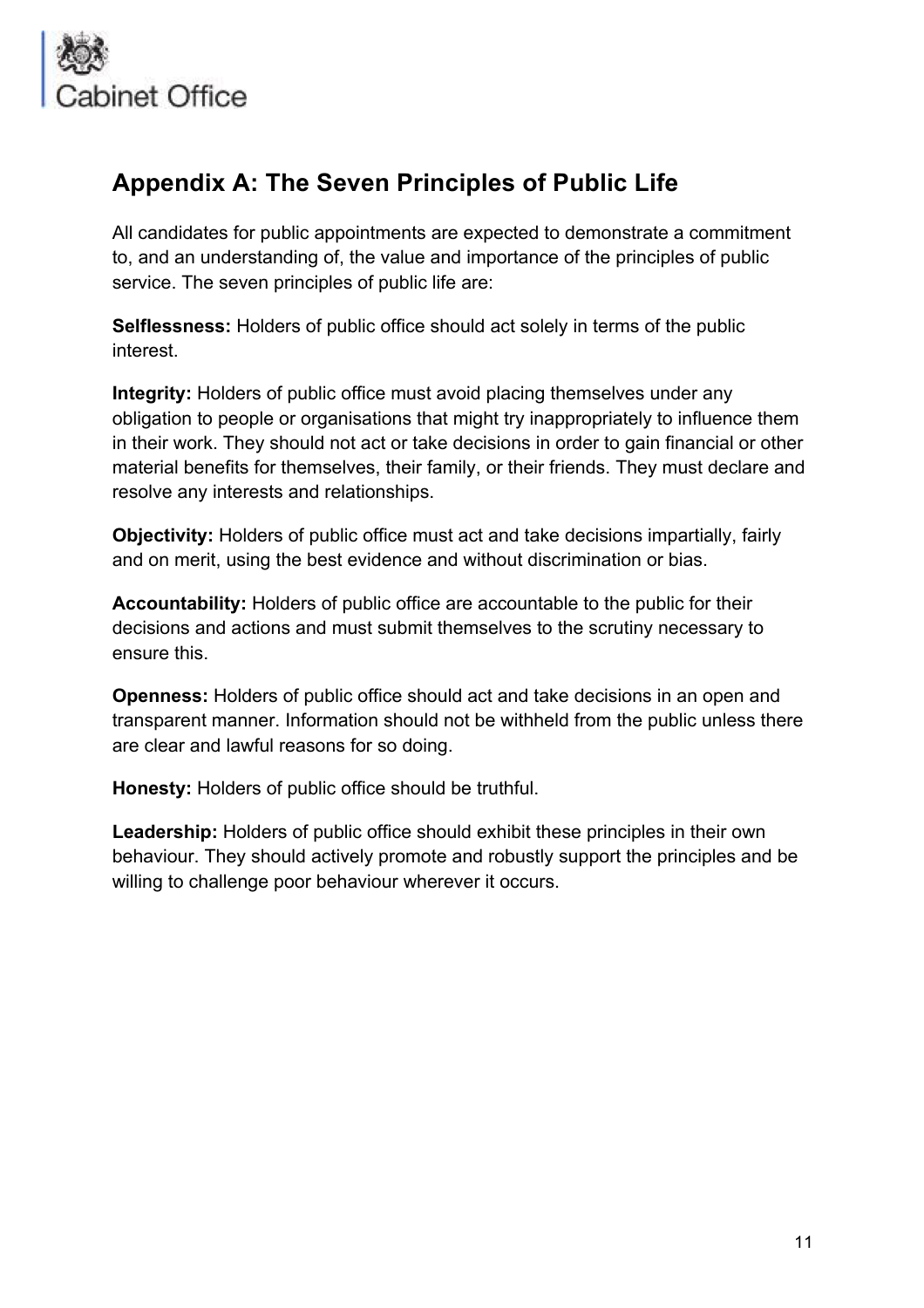

### **Appendix B: Privacy Notice**

#### **Privacy Notice for Boundary Commission for England recruitment**

This notice sets out how we will use your personal data, and your rights. It is made under Articles 13 and/or 14 of the General Data Protection Regulation (GDPR).

#### **Your Data**

#### *Purpose*

The purposes for which we are processing your personal data are:

- To recruit Members of the Boundary Commission for England.
- To monitor the diversity of applicants and appointees in line with our Public Sector Equality Duty.
- To deal with any complaints about the process, including assisting other public bodies with any investigations.

#### *The data*

We will process the following personal data:

- name, contact details, employment history, qualifications, curriculum vitae (CV), details of referees, and other background information relevant to your application including sift and interview assessments, conflicts of interest, and political activity.
- Any other information gathered by Cabinet Office as part of due diligence, including information obtained from public sources.
- Information relating to your nationality, address, family history and criminal convictions may be required in order to check that you are suitable for your new role.
- Information relating to age, gender, ethnicity, sexual orientation, recorded disability, and faith for diversity monitoring purposes.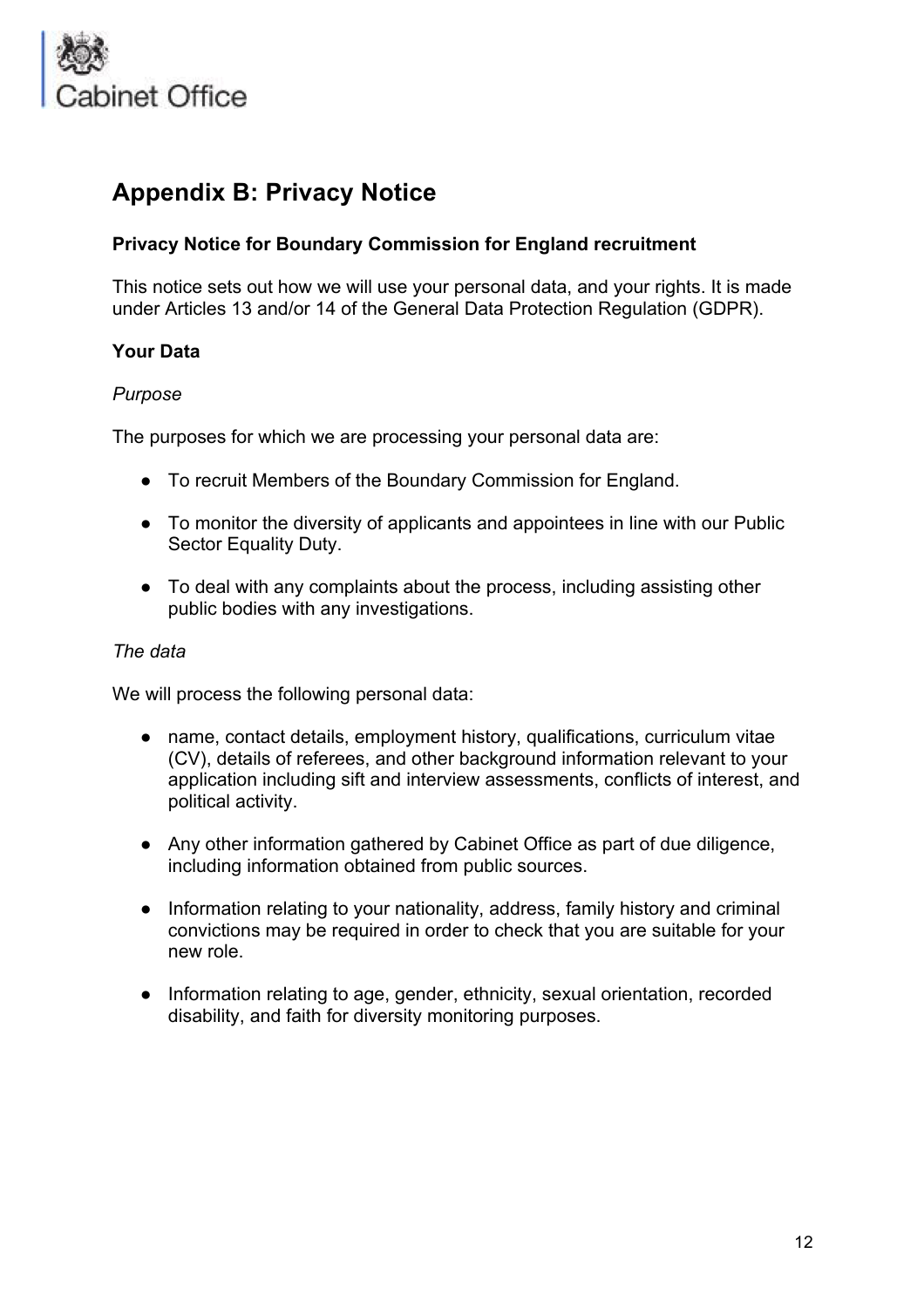

*Legal basis of processing* 

The legal basis for processing your personal data is:

- We process the data on the legal basis that it is necessary prior to entering into a contract/terms of appointment to carry out pre-appointment checks.
- If individuals are appointed we will continue to process their data on the legal basis that it is necessary for the performance of a contract/terms of appointment.
- We also process data on the basis of it being necessary as part of our public task. In this case the public task is Cabinet Office's sponsorship of the Boundary Commission for England.
- Where we are required to provide data to the Commissioner for Public Appointments, this is a legal obligation pursuant to Article 4 of the Public Appointments Order in Council 2016.

Sensitive personal data is personal data revealing racial or ethnic origin, political opinions, religious or philosophical beliefs, or trade union membership, and the processing of genetic data, biometric data for the purpose of uniquely identifying a natural person, data concerning health or data concerning a natural person's sex life or sexual orientation.

The legal basis for processing your sensitive personal data, or your criminal convictions personal data, is that it is necessary for reasons of substantial public interest for the exercise of a function of the Crown, a Minister of the Crown, or a government department or the exercise of a function conferred on a person by an enactment.

Diversity data is also collected on the basis that it is of a specific category of personal data and it is necessary for the purposes of identifying or keeping under review the existence or absence of equality of opportunity or treatment between groups of people with a view to enabling such equality to be promoted or maintained.

We also process health and disability data because it is necessary for the purposes of performing or exercising our obligations or rights as the controller, or the data subject's obligations or rights, under employment law (reasonable adjustments).

We may process special category data which comes to light during due diligence checks which has manifestly been made public by the applicant, or where it is of substantial public interest in order to carry out our functions.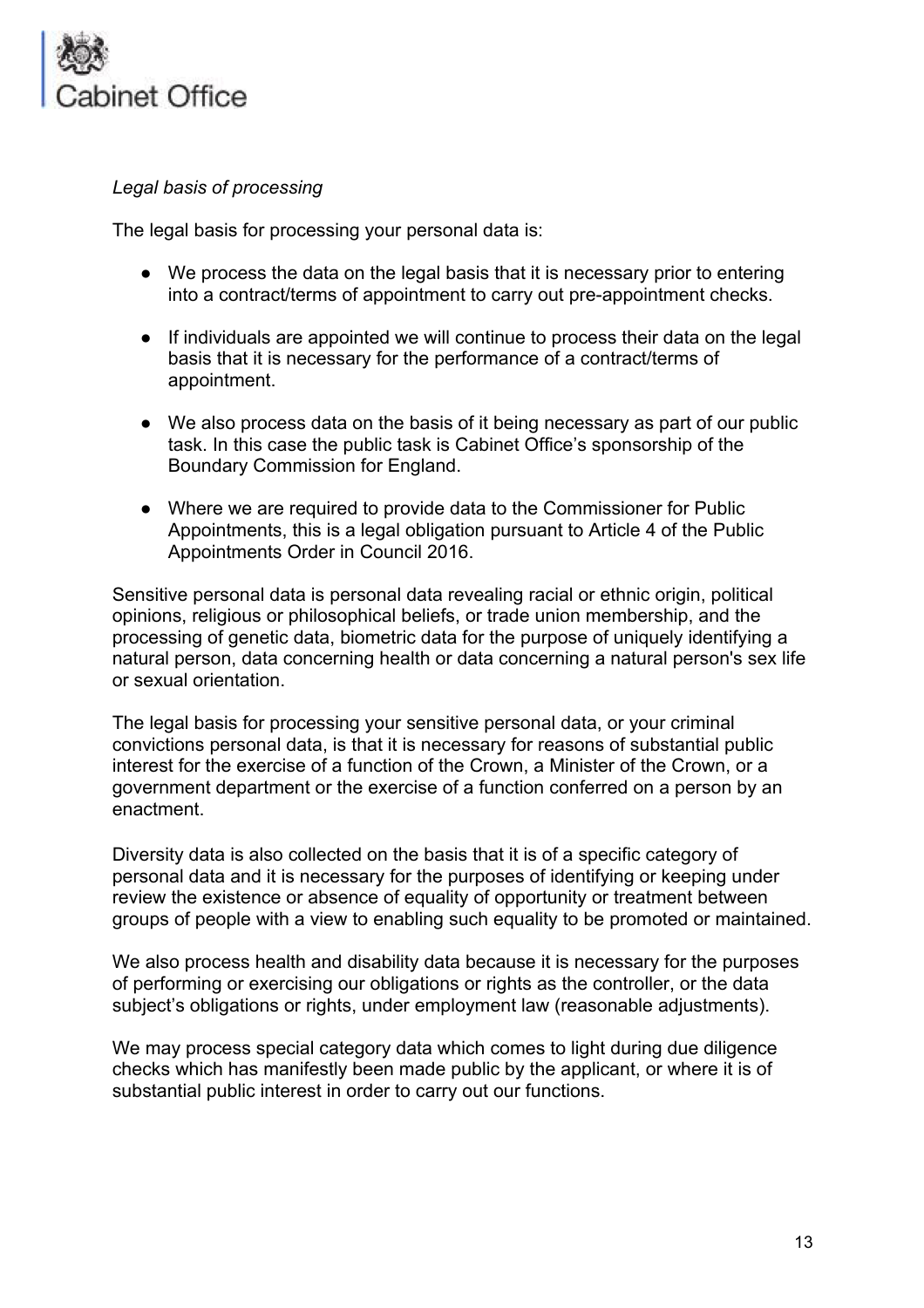

#### *Recipients*

Your personal data will be shared by us with members of the Advisory Assessment Panel.

Diversity data will be shared with the Commissioner for Public Appointments for diversity monitoring purposes. Other information may be shared with the Commissioner for Public Appointments. More details are available here.

As your personal data will be stored on our IT infrastructure it will also be shared with our data processors who provide email, and document management and storage services.

#### *Retention*

Cabinet Office may store unsuccessful applicants' data, including name, a summary of the biographical details, the outcome of the application, for up to two years.

For successful appointees, we will retain their data for the length of their appointment.

Diversity data will be held by Cabinet Office for up to five years.

#### **Your Rights**

You have the right to request information about how your personal data are processed, and to request a copy of that personal data.

You have the right to request that any inaccuracies in your personal data are rectified without delay.

You have the right to request that any incomplete personal data are completed, including by means of a supplementary statement.

You have the right to request that your personal data are erased if there is no longer a justification for them to be processed.

You have the right in certain circumstances (for example, where accuracy is contested) to request that the processing of your personal data is restricted.

You have the right to object to the processing of your personal data where it is processed for direct marketing purposes.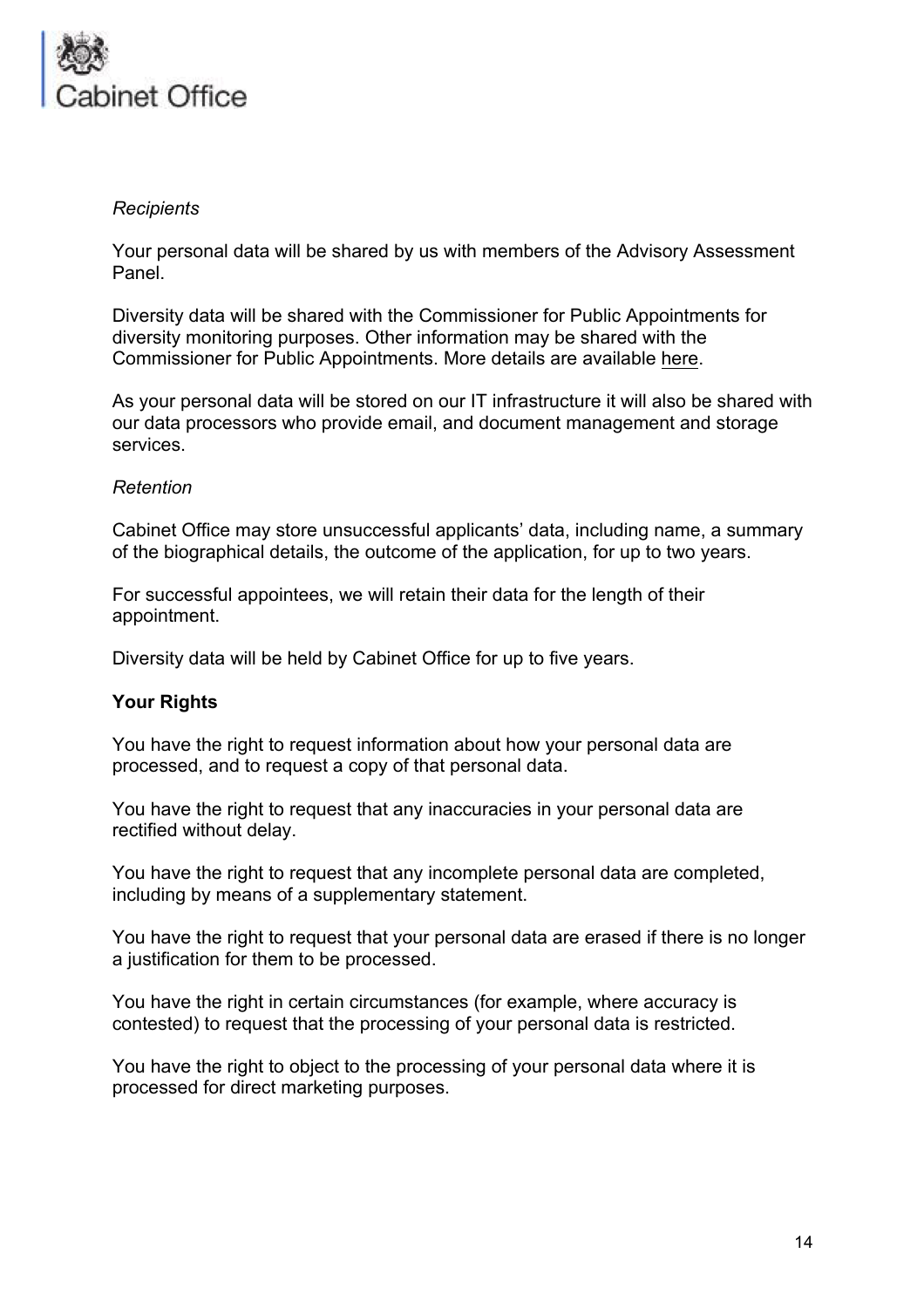

Where we process data on the lawful basis of a contract (see above), you have the right to request a copy of any personal data you have provided, and for this to be provided in a structured, commonly used and machine-readable format.

Where we process data on the lawful basis that it is a task in the public interest (see above), you have the right to object to the processing of your personal data.

#### **International Transfers**

As your personal data is stored on our IT infrastructure, and shared with our data processors, it may be transferred and stored securely outside the European Union. Where that is the case it will be subject to equivalent legal protection through the use of Model Contract Clauses.

#### **Contact details**

The data controller for your personal data is the Cabinet Office. In relation to equality and diversity data, the Cabinet Office and the Office for the Commissioner of Public Appointments are joint data controllers. The contact details for the Cabinet Office are:

Cabinet Office 70 Whitehall London SW1A 2A

Tel: 0207 276 1234

Email: publicappointments@cabinetoffice.gov.uk

The contact details for the data controller's Data Protection Officer are:

Stephen Jones Data Protection Officer Cabinet Office 70 Whitehall London SW1A 2AS

Email: dpo@cabinetoffice.gov.uk

The Data Protection Officer provides independent advice and monitoring of Cabinet Office's use of personal information.